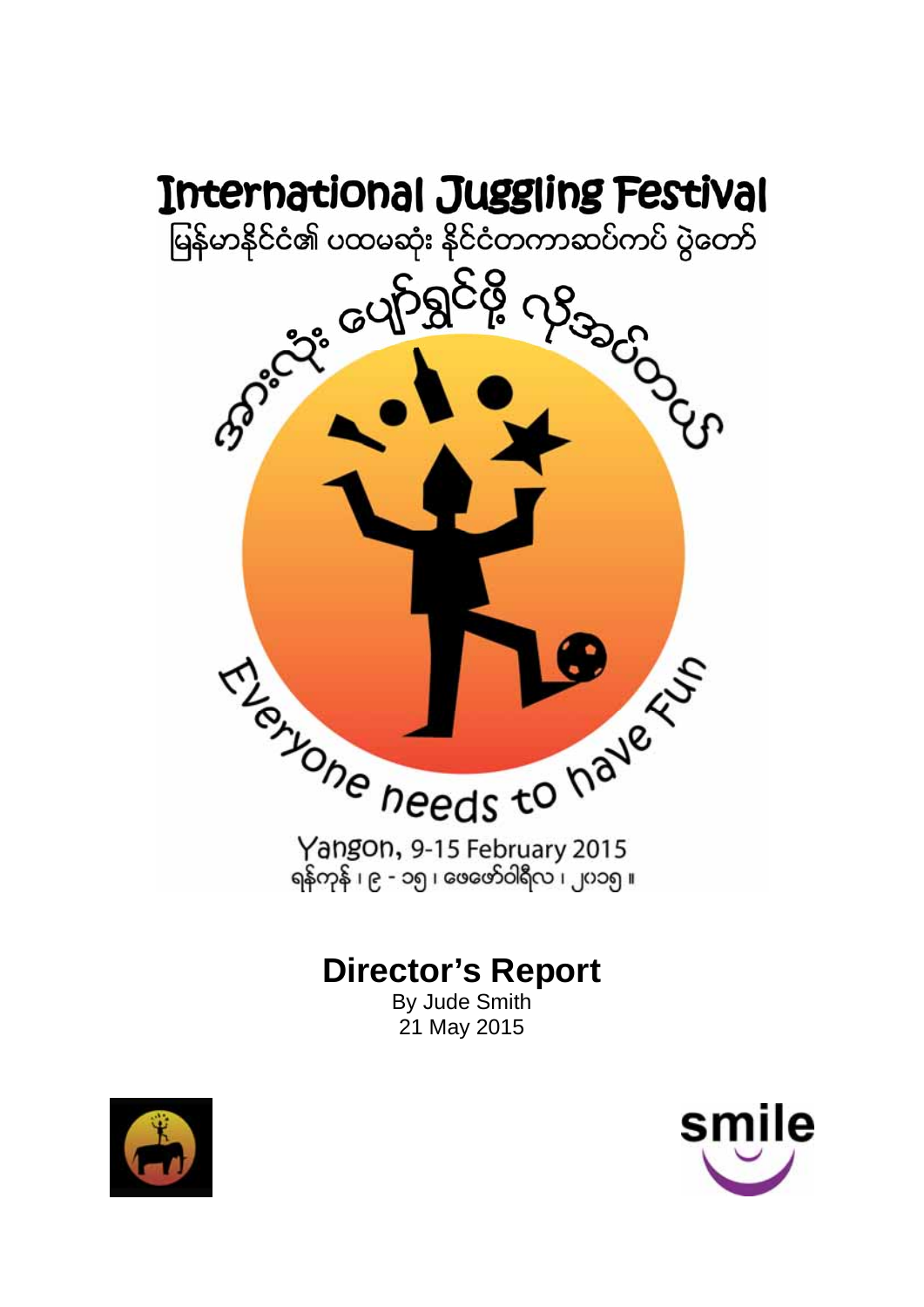## **Contents**

- 2 Overview
- 3 Pre Festival Activities
- 5 Sponsorship & Fundraising
- 7 Media Coverage
- 7 Film & Photography
- 8 Juggling Props
- 8 Festival Programme
- 13 Summary
- 13 Serious Fun Committee



## **Overview**

The first International Juggling Festival in Myanmar took place in Yangon from 9-15 February 2015 with 47 international participants and crew. Jugglers from the Netherlands, UK, France, Belgium, Spain, Estonia, Israel, Indonesia, Cambodia, Thailand, New Zealand, Australia, Canada and USA traveled to Yangon at their own expense to take part in the festival.

During the week, workshops and shows were staged in more than 20 locations around the city. The programme is outlined below.

The festival was organized by the Serious Fun Committee in partnership with Smile Education and Development Foundation, which provided organisational support and volunteers. The festival also received support from businesses, the Yangon City Development Committee (city hall), the British Embassy and British Council and a number of community organizations. The festival budget was raised through sponsorship, an appeal, fundraising workshops and shows.

The festival had serious objectives behind all the fun. These goals were to bridge gaps, teach new skills to disadvantaged children and to bring people together in the spirit of fun. It also aimed to provide training and promote regional and international linkages for local performers, and to celebrate Myanmar's remarkable juggling heritage.

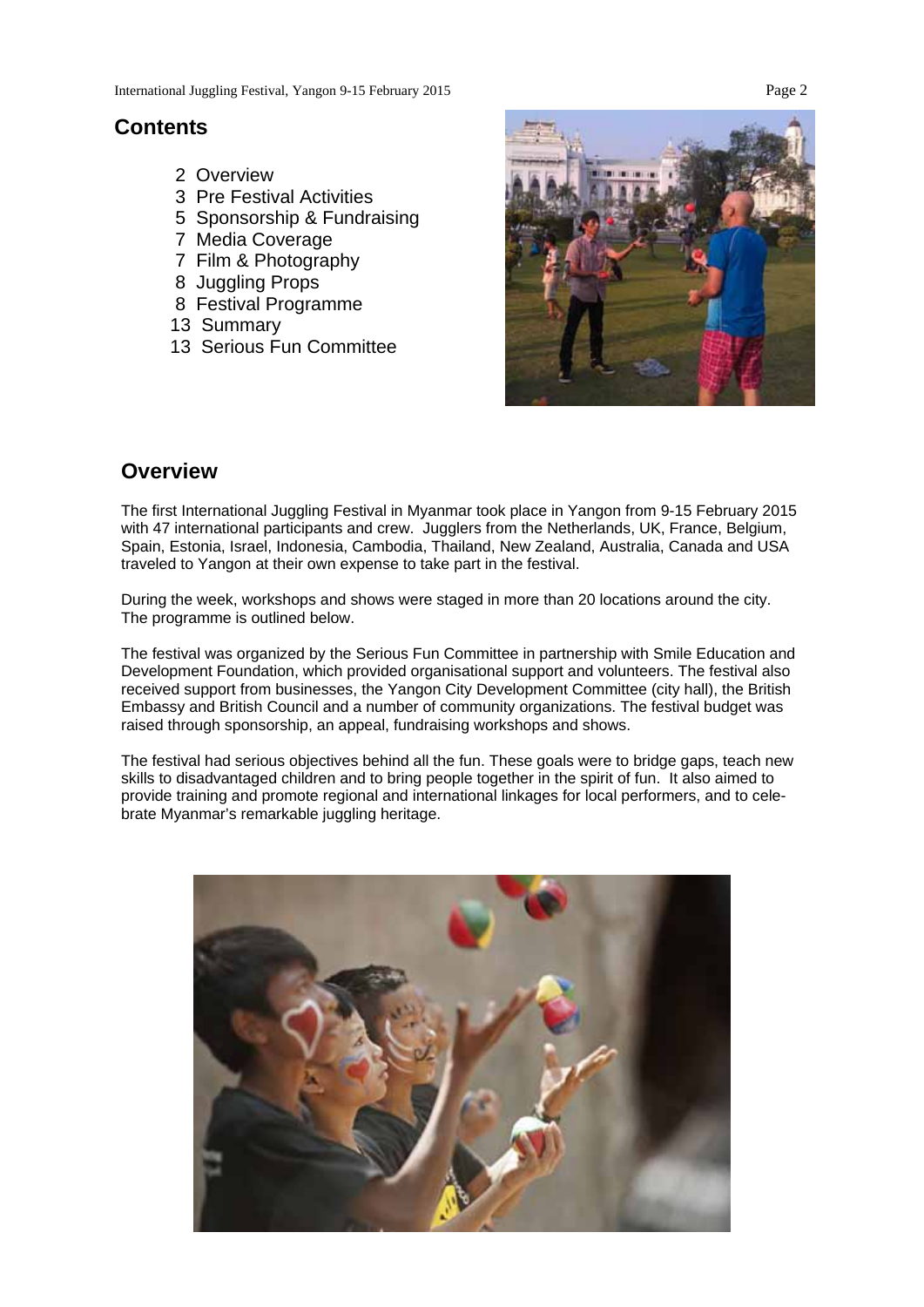## **Pre-Festival Activities**

## **Juggling Workshops**

A workshop programme focused on children living in marginalized communities began in December. Weekly juggling and circus skills workshops were run by Jules Howarth, assisted by Lin Thet Naung.

The workshops were aimed at developing skills and building confidence while giving children a chance to have fun and experience success. Around 150 children and teenagers were trained in the lead up to the festival.

The organisations involved in regular workshops were:

- Thanlyin Boys Training Center, Department of Social Welfare
- Taw Mae Phar hostel, Taung Thu Gone Karen Baptist Church, Insein
- Eden Center for Disabled Children
- Ratana Metta Organisation
- Scholarships for Street Kids, Myanmar
- Save the Children demobilized child soldiers programme.

Additional workshops were held with:

- Youth at Helping Hands
- Myanmar Disabled Sports Federation athletes
- Shwe Min Thar Foundation sports team
- Dala orphanage (show & workshop)







Adults also took part in juggling and team building workshops run by Jules as introductions to the festival, fundraising activities, or as part of sponsorship deals. These workshops took place at:

- Great Day Out, British Ambassador's residence
- Smile Education & Development Foundation
- British Council Library
- 50th St Bar
- Union Bar & Grill
- Blind Tiger Bar
- Shangri La Hotel
- Shangri La Residences









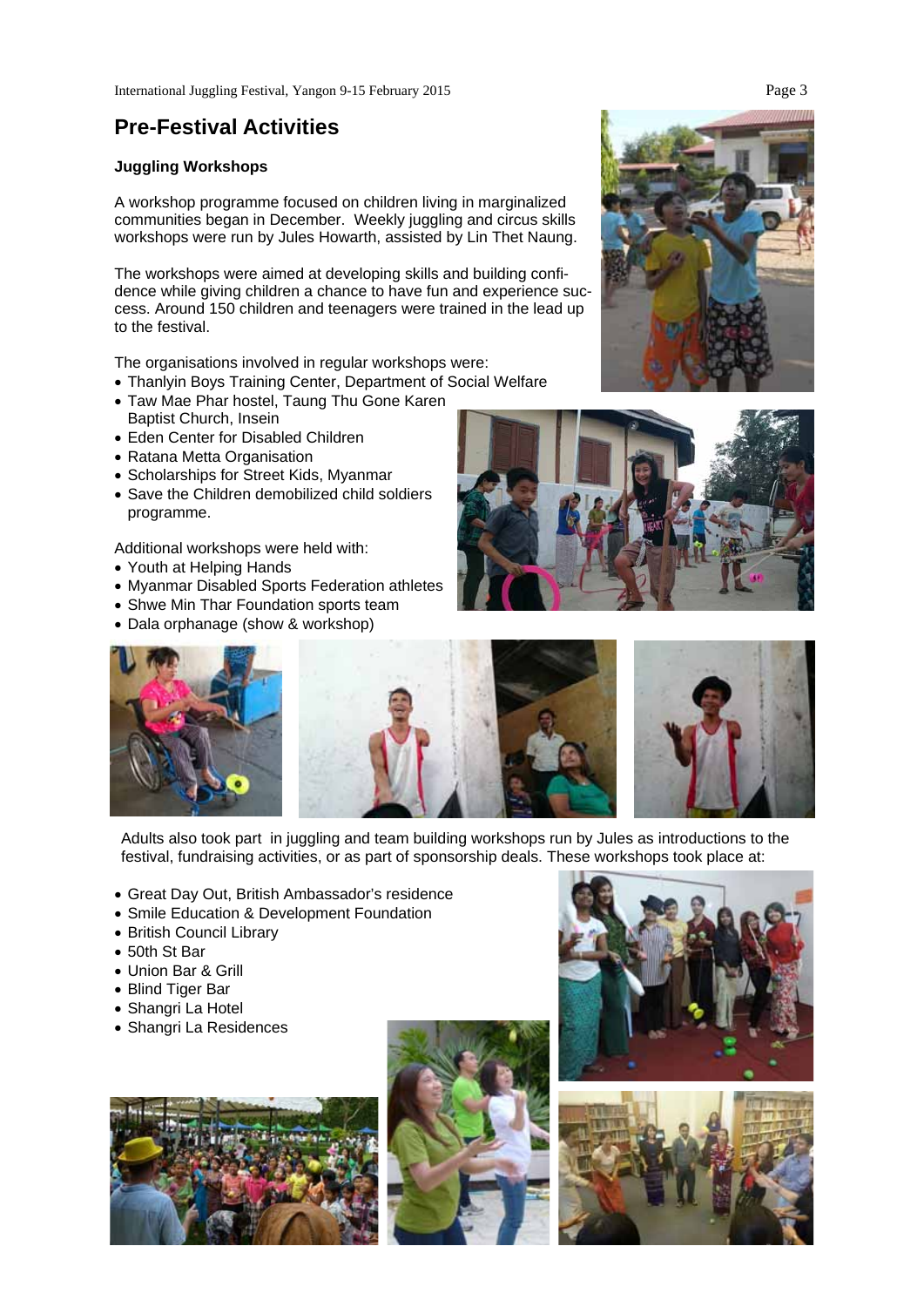#### **Public Workshops**

Serious Fun volunteers held workshops in Mahabandoola Park every Saturday afternoon from October. The public showed a lot of interest and many, both adults and children, learned basic juggling skills. Some returned regularly to continue juggling. Unfortunately this workshop became the target of thieves and regular workshops were discontinued in late January.





#### **Juggling for Disabled Children**

A training of trainers project for people working with disabled children was initially planned for January, in order to include the children in festival activities. This was postponed due to lack of funds, and instead Jules began training staff at Eden Centre for Disabled Children.and then joined them in weekly juggling workshops with one class of children. The Eden Centre group later joined in festival activities. The original plan, to bring adaptive circus specialist Thomas Hinz to Yangon for a week to train staff from three disabled organizations, took place after the festival.



### **Inner Light Project**

Ratana Metta, Scholarships for Street Kids and the demobilized child soldiers were part of a collaboration between Serious Fun and the Yangon Photo Festival organized by the Institut Francais de Birmanie (IFB), which coincided with the juggling festival. The project had three phases:

Phase 1 — 5 consecutive days of workshops in photography and juggling in December.

Phase 2 — Weekly visits in January to participants in their communities to continue building skills. Phase 3 — Sangeeta Isvaran from the Wind Dancer Trust worked with participants over 10 days to

create a performance combining dance, circus skills and photography with their life stories. Many of the juggling students involved in Phase 1 and 2 did not take part in Phase 3, as their organizations put other children in their place. This resulted in minimal juggling/circus activities in the final show but nevertheless it was a very moving performance at IFB on February 13, which also included festival participants Red Nose Foundation, Mike Twist and Maike Aerden.



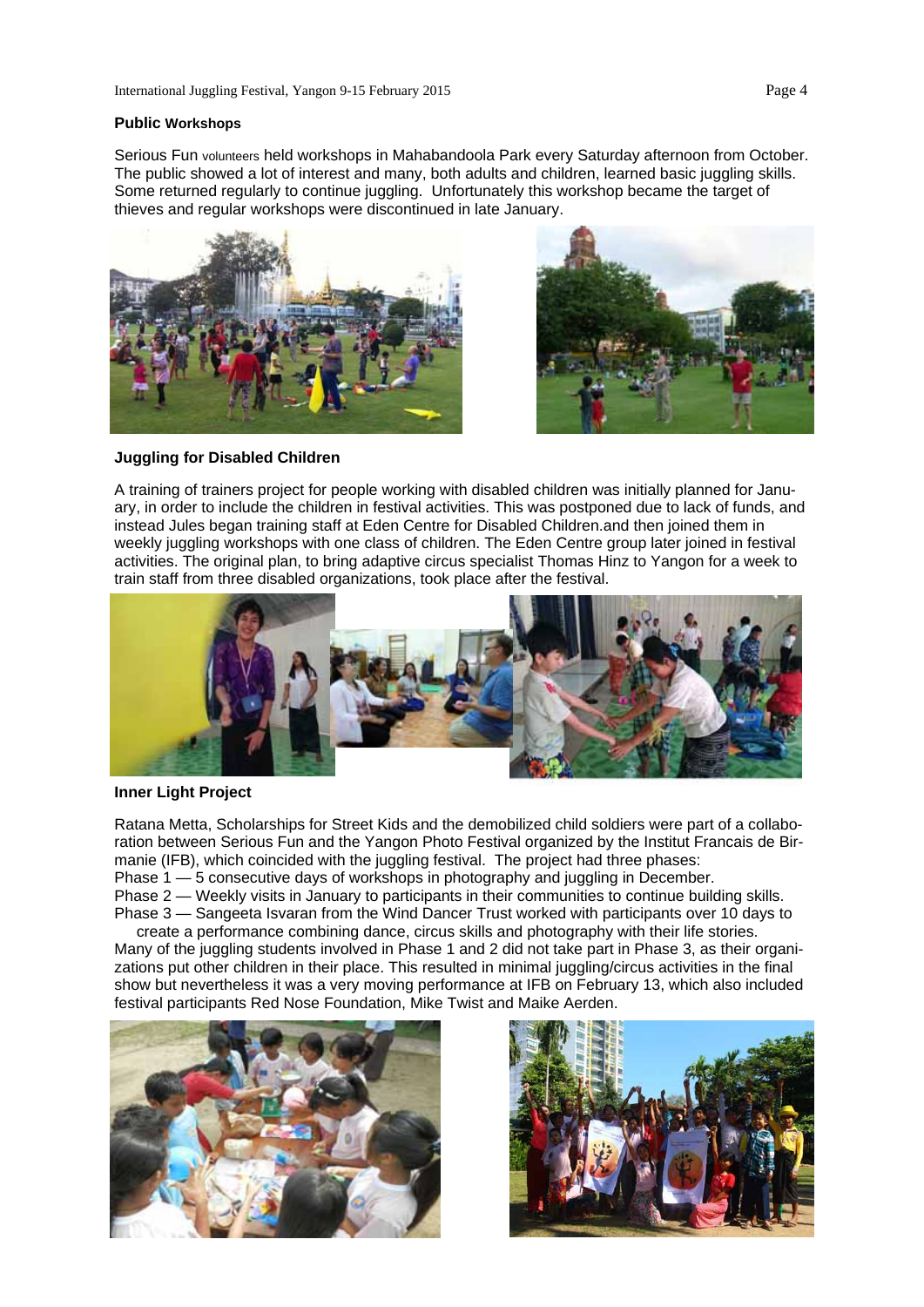International Juggling Festival, Yangon 9-15 February 2015 Page 5

#### **Pre Festival shows**

Shows were arranged as fundraisers or in return for the donation of goods or services to the festival.

Major shows were:

February 6: 50<sup>th</sup> Street Bar "A Night at the Circus" February 7 & 8: Shows for Dream Boat Productions at Junction shopping centres in exchange for sound & lighting equipment for the Big Show

February 8: Juggling brunch at the café, Sule Shangri La Hotel

February 8: Juggling at Parami Pizza





## **Sponsorship and Fundraising**

In October, Yangon Coordinator Virginia Henderson and myself began the search for funding and sponsorship to cover festival costs. Sources of funding from embassies and NGOs were investigated but were not available for this project either due to timing or scope. Commercial sponsorship was initially difficult to obtain although support in kind was more forthcoming.

Sponsoring events is a relatively new phenomenon in Yangon and those companies which do sponsor events face heavy demand. While companies do have corporate social responsibility (CSR) initiatives, these are targeted at specific issues, i.e. the environment, or at specific causes such as supporting an orphanage or monastery school. In the end, cash sponsorship was achieved due to personal contacts rather than a straightforward approach to marketing departments.

Sule Shangri La Hotel and Shangri La Residences were first to come on board with in kind sponsorship, providing a festival office, press conference and social circus presentation venues, and accommodation for 12 participants.

With no cash in hand the week before the festival, Myo Win, Executive Director of festival partner Smile Education & Development Foundation, arranged a meeting with

Naing Group and together we made a presentation to senior management. Sponsorship was secured, promoting its brands Romanson, G Shock and Cherry Oo. During the festival itself the Htoo Foundation became a major sponsor and in March, the festival received a substantial donation from the proceeds of a silent auction aboard the visiting cruise ship ms Amsterdam, in support of the festival and community programme.





**Htoo Foundation**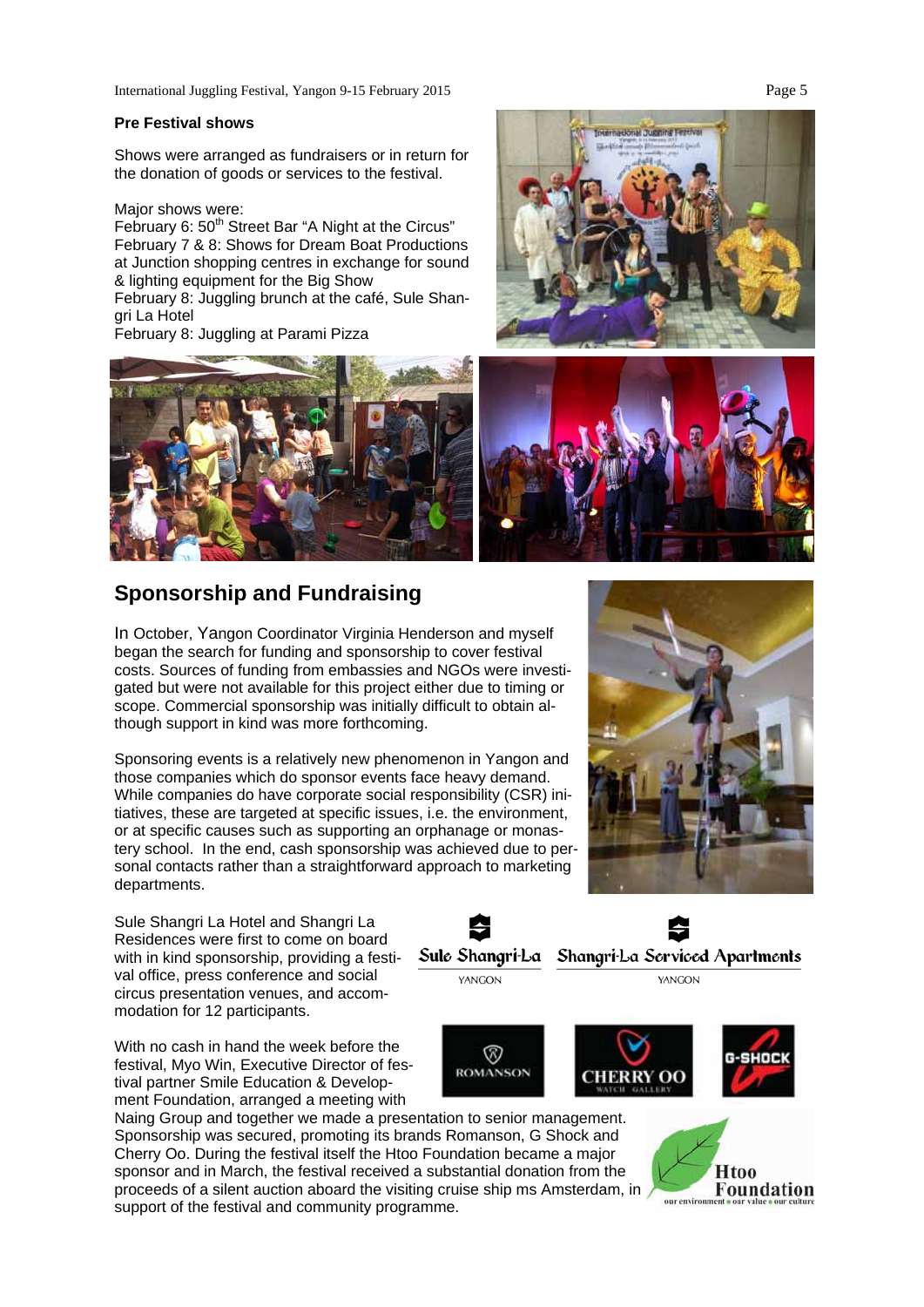#### **Supporting Businesses**

In kind support from businesses provided substantial savings to the festival budget. In some cases goods were traded for performances and workshops by festival participants. Major costs were saved with Dream Boat Productions providing sound and lighting equipment for the Big Show, Sim cards and top ups, from Ooredoo, City Mart providing lunchboxes for 180 adults and children for the Day of Fun, Off the Beaten Track providing dinner before the Big Show, and Governor's Residence who put on the closing function in exchange for performances the night before.

Businesses who contributed goods, services or discounts were: 50<sup>th</sup> Street Bar, 100 Plus, Blind Tiger, City Mart, Coca-Cola, Dream Boat, Fonterra, Governor's Residence, Gulllivers Travels, Mandalay Beer, Myanmore, Off the Beaten Track café, Ooredoo, Pomelo, Parami Pizza/Union Bar/Gekko, Sein Lan So Pyay Garden, Yoma Fleet.



**Non-commercial Assistance** 

Several NGOs and embassies offered valuable in kind support.

**Action Aid** provided accommodation for the visiting youth circus teams from Indonesia and Cambodia at their Global Platform training facility.

**The British Council** assisted with advice, networking and with the opening day activities. Day 1 workshops and the opening night function took place in the garden of the home of the head of the British Council, Kevin McKenzie, who also contributed dinner for opening night guests and arranged for a performance from Shan knife dancers. The Civil Society Initiative of the British Council library paid for the transport to bring the Thanlyin Boys Training School juggling team to various events.

## **Fundraising**

Funds were also raised with shows and workshops, and with an appeal to friends and colleagues to support the community programme which had substantial costs including transport and family support for working children.

Festival merchandise (T-shirts, badges and wallets) were also on sale at public events .





# **BRITISH**



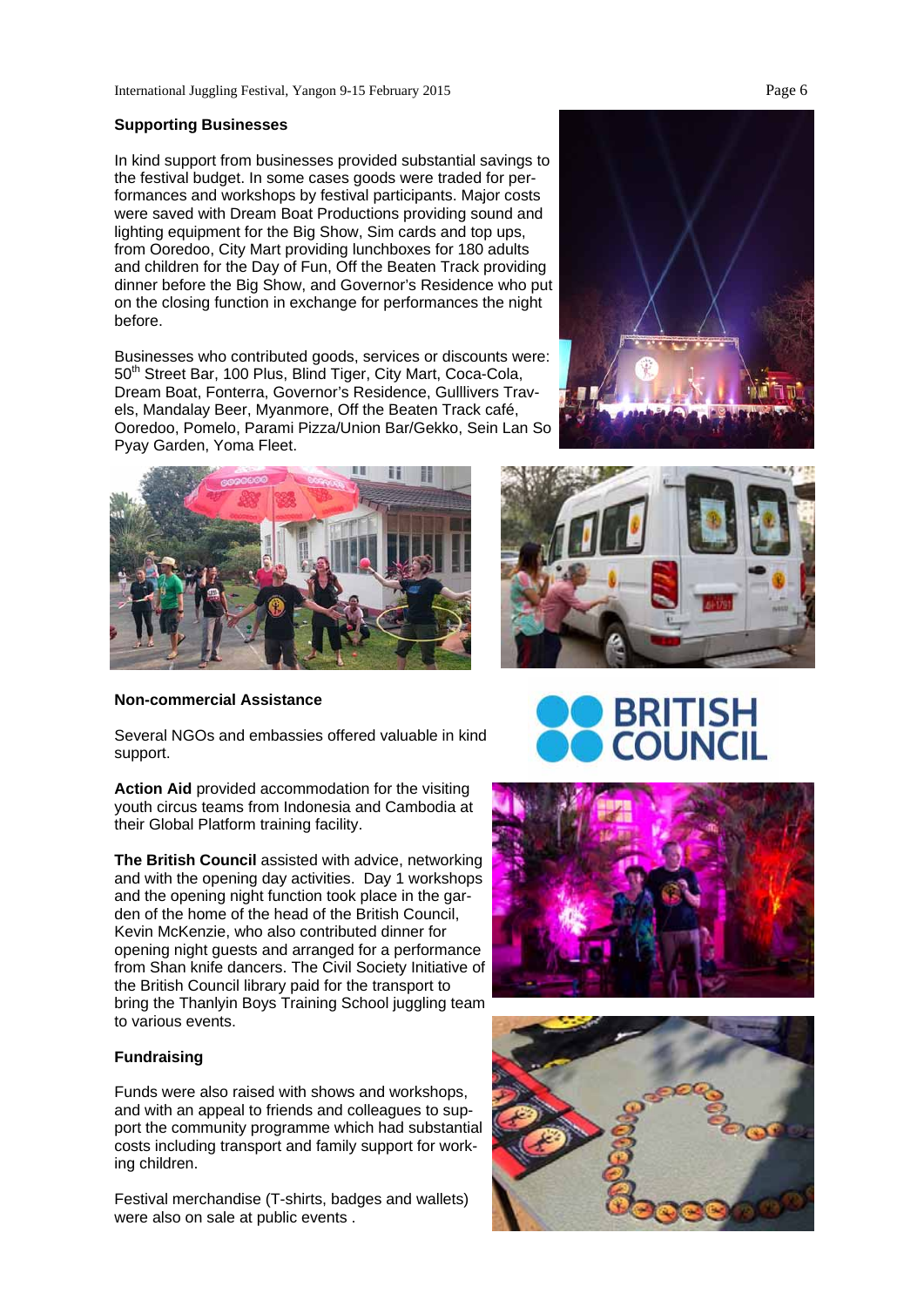## **Media Coverage**

The festival press conference was held at the Sule Shangri La Hotel on February 4 and attended by about 50 reporters, photographers and camera crews. Smile staffers Poe Poe and Mon Kyi worked with Serious Fun media coordinator Jeanne Hallacy to ensure a wide range of local and international media were invited. The media advisory and all press releases were produced in English and Myanmar language.

Formal speakers were Myo Win from Smile, Kyaw Oo from Thanlyin Boys Training School and myself. Two Thanlyin boys joined in a juggling demonstration with Jules Howarth and Haggis McLeod. Early festival arrivals added to the atmosphere by doiing tricks and interviews before and after the formal press conference.

The press conference focus was on the upcoming festival highlights and the community juggling project. Video highlights of workshops and a slideshow were screened and provided to reporters for use in their coverage.

During the festival, key events such as the Big Show Spectacular and the Day of Fun generated extensive media interest, and many interviews were conducted with festival organisers and participants. The Big Show Spectacular was filmed by MNTV and later broadcast in full.

While mainstream media coverage began in earnest with the press conference, social media was also an important part of the media strategy. The Serious Fun in Yangon facebook page featured posts initially in English and then more frequently in Myanmar language too. Posts began in the months prior to the event with regular updates about the community workshops and festival preparations.



## **Film and Photography**

Serious Fun is fortunate to have volunteers highly skilled in media. Cameraman Lin Thet Naung, using the Smile video camera, filmed the community workshops while also translating for Jules. During the festival, Yannick Jooris helped Lin and an additional camera was hired for key events. Footage was used on the website and facebook, and edited into a series of webisodes about the children's juggling project. See www.seriousfunglobal.net/videos.











Photographs and video were later provided to sponsors, and to performers who received a multicamera shoot of their act and professional performance photographs taken by Tim Webster during the Big Show and Fire Show, as a thank you for performing for free.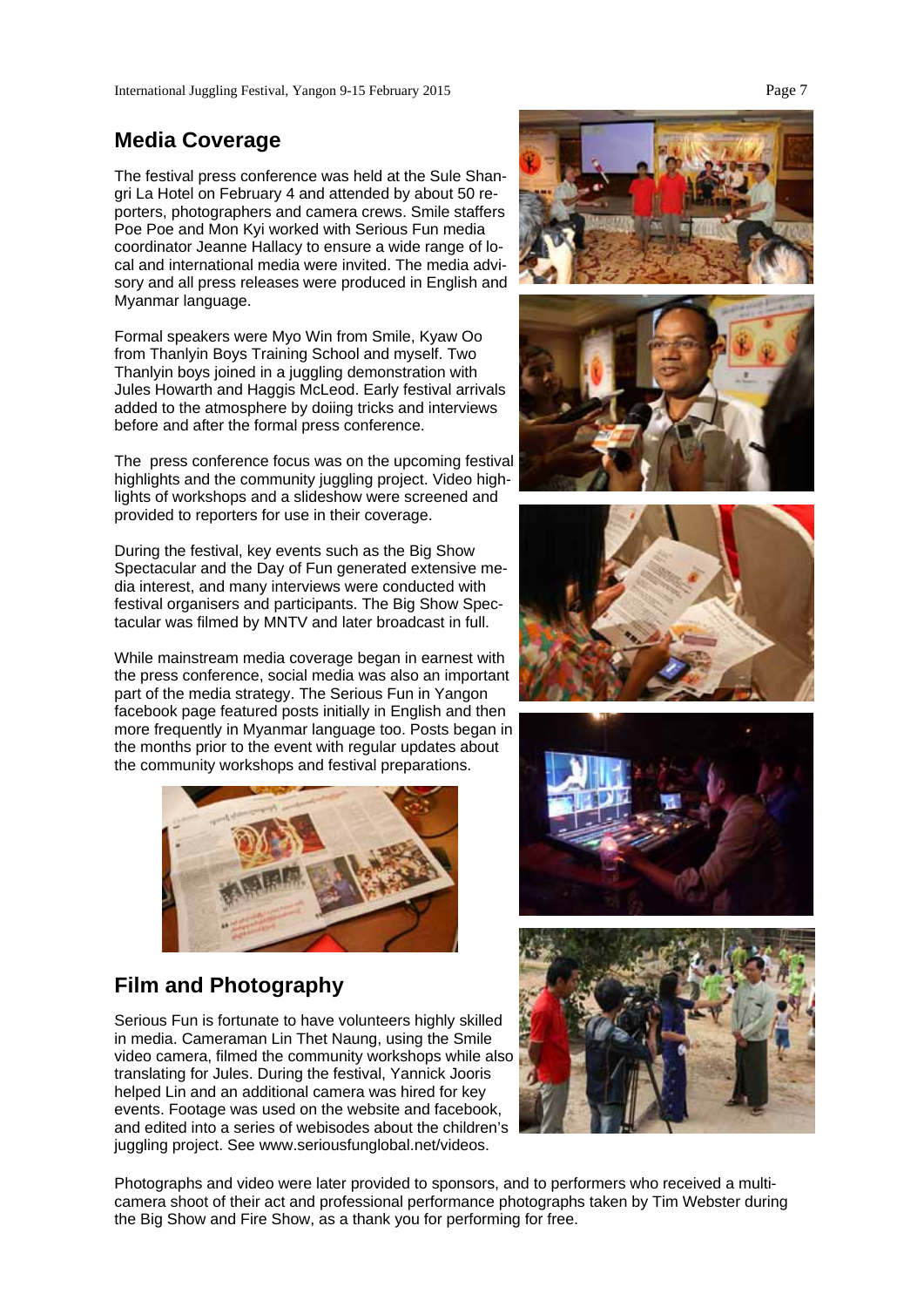## **Juggling Props**

Juggling equipment was donated by European juggling companies and gathered by Play Juggling in Italy ready for shipping to Yangon. Arranging import of the donated goods to Yangon proved difficult and was eventually resolved after some months, with the assistance of the British Embassy. Consequently the donated juggling props did not arrive in time for the community workshops. Jules arranged for balls to be made in Yangon and was able to borrow diablos, rings, clubs and other props from Adam Fraser at the International School of Yangon. The juggling props were received on the

eve of the festival and were later distributed to the community juggling groups in order for participants to continue juggling activities. Some props were retained by Serious Fun in order to continue workshops and for later distribution.

The juggling companies who donated goods were: Play Juggling, Italy Gora, Hungary

Ballaballa, Germany Beard, UK Just Juggling, Germany Henry's, Germany Oddballs, UK

## **Festival Programme**

## **Day 1 Monday 9 February**

6.30am Dawn Juggle at Mahabandoola Park 7.30am Mohingya and coffee at Pansodan Scene 9.30am Registration, workshops/juggling at the lakeside residence of British Council head, Kevin MacKenzie.

9.30am Youth leadership workshop at Global Platform for jugglers from Indonesia, Cambodia and Myanmar led by Sangeeta Isvaran. 12noon Lunch for everyone contributed by Parami Pizza. 1pm Workshops/juggling continue

6pm Opening ceremony with speeches from Myo Win, Kevin MacKenize and myself. Dinner and a Shan knife dance provided by the British Council, beer from Mandalay beer.







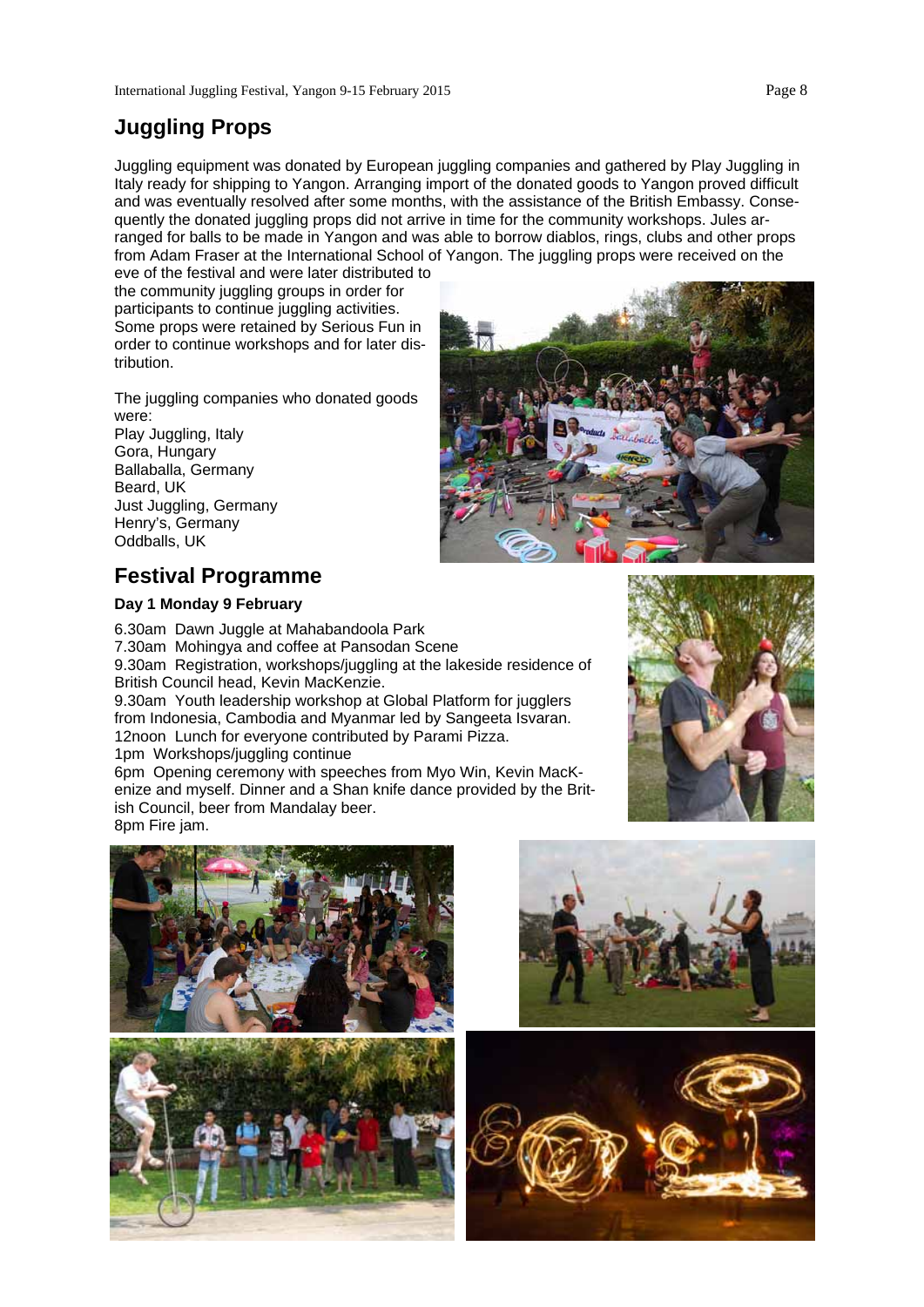9.30am Workshops, rehearsals and planning, YMCA hall downtown. Show for the YMCA preschool in return for a discounted hall hire rate.

5pm Social circus presentation at Sule Shangri La Hotel, hostel by Myo Win from Smile Education and Development Foundation. Presentations were made by Dan Roberts - Asia Pacific Social Circus Association, Andrea Russel - Spark Circus, Sangeeta Isvaran - Wind Dancer Trust.







## **Day 3 Wednesday 11 February**

A day of various activities with a rendezvous for all participants at Kandawgyi Park for the Big Show Spectacular.

9am Set up begins for Big Show, Kandawgyi Park 9.30am Group to Eden Centre for Disabled Children for workshop/shows 9.30am Youth circus teams fundraiser at the International School Yangon. 10am Jugglers invited to Sein Lan So Pyay Garden, Inya Lake





3pm Technical checks for Big Show. 5pm Dinner provided by Off the Beaten Track cafe 6pm Pre-show entertainment from MiMi (bubbles), Elmar (stilt-walking) and Balloonity Bangkok (balloon modelling). 6.45pm Global Harmonies choir on stage 7.15pm Show begins, filmed by MNTV for delayed broadcast. Opening speech by Myo Win & Virginia Henderson





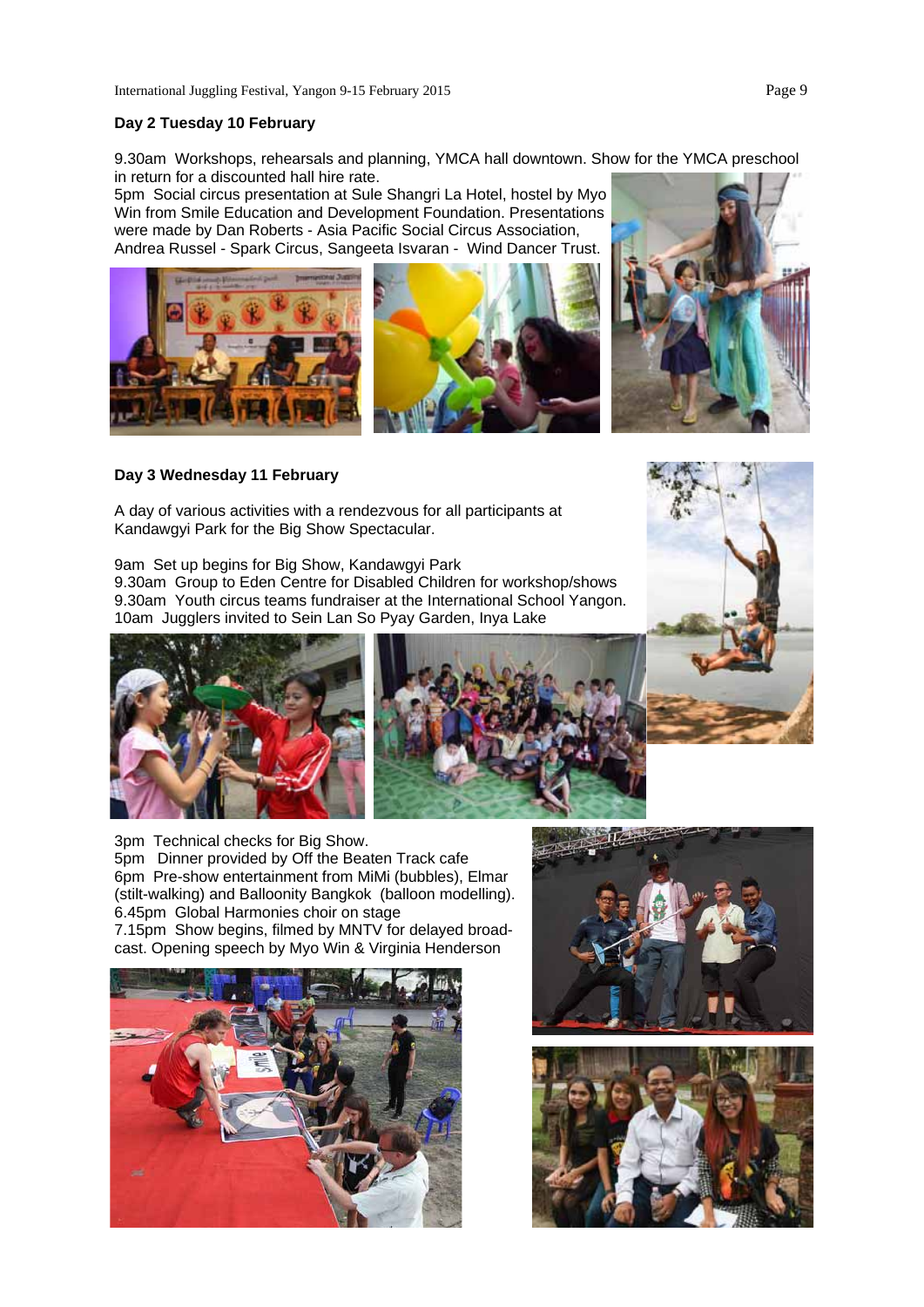International Juggling Festival, Yangon 9-15 February 2015 Page 10





The show was well attended with an audience of more than 1000. The stage was in poor structural condition but the floor was strengthened with temporary repairs by the Dream Boat team, who set up all sound and lighting equipment. An area at the back of the stage remained dangerous and was taped off. Sponsor Naing Group set up a big screen enabling the community workshop video and slideshow to be shown before the show and ensuring the audience had a good view of the acts. The juggling team from Thanlyin Boys' Training School were surprise guests.



#### **Big Show Performers** (in order of appearance)

Thura Thein & Jo Ker, Omega Mime, Myanmar Lee Hayes, the Netherlands Edu Martinez, Spain Kama, Estonia MiMi, Japan Haggis McLeod, UK Phare Ponleu Selpak, Cambodia Nat Brown, Australia, with Tink McQuillin, USA Ta Ta Cho, Myanmar Mike Twist, New Zealand Captain Finhead, Australia Biz, Myanmar Tea for Two, Other Half Productions, UK Melissa Marie, Nomadic Flame, USA Ben Zuddhist, France Venus Goddess of the Diabolo, Netherlands Red Nose Foundation, Jakarta





### **Crew**

Show Director: Jules Howarth Stage managers: Jake Nevin and Alberto Arco Miras Sound: Richard Gillett Technical Manager: Phil Foster Cameras: Lin Thet Naung, Yannick Jooris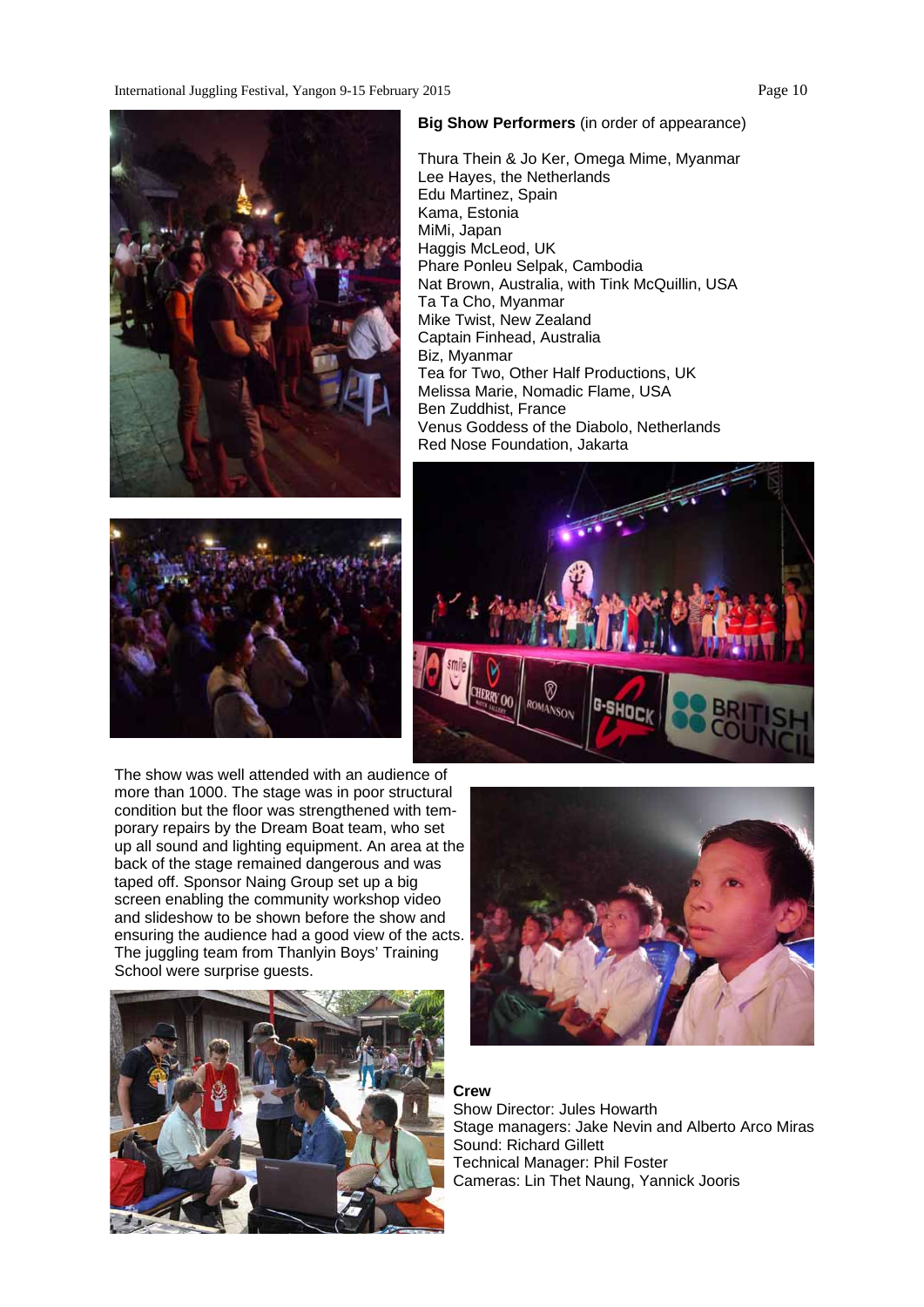#### **Day 4 Thursday 12 February**

More shows and workshops for groups dispatched in various directions across the city, with a rendezvous in the evening.

9.30am Group to Karen hostel Insein for workshops and shows 11am Group to People's Park for Dream Boat show 1pm Group to Thanlyin Boys Training School for workshop, show 7.30pm Union Bar "Circus Caberet' show



**Day 5 Friday 13 February** 

Groups once again spread out across the city before meeting at Institut Francais de Birmanie for the Inner Light performance in the evening.

10am Youth circus teams present a juggling workshop for Global Platform staff 10.30am Group departs for Insein Monastery with Sule Shangri La staff for show/workshops 3pm Youth circus teams at Institut Francais for Inner Light set up & rehearsal 5pm Mike Twist & Maike Aerden to Institut Francais for Inner Light show 6.30pm Inner Light performance. Speech by Virginia Henderson on behalf of the Juggling Festival.

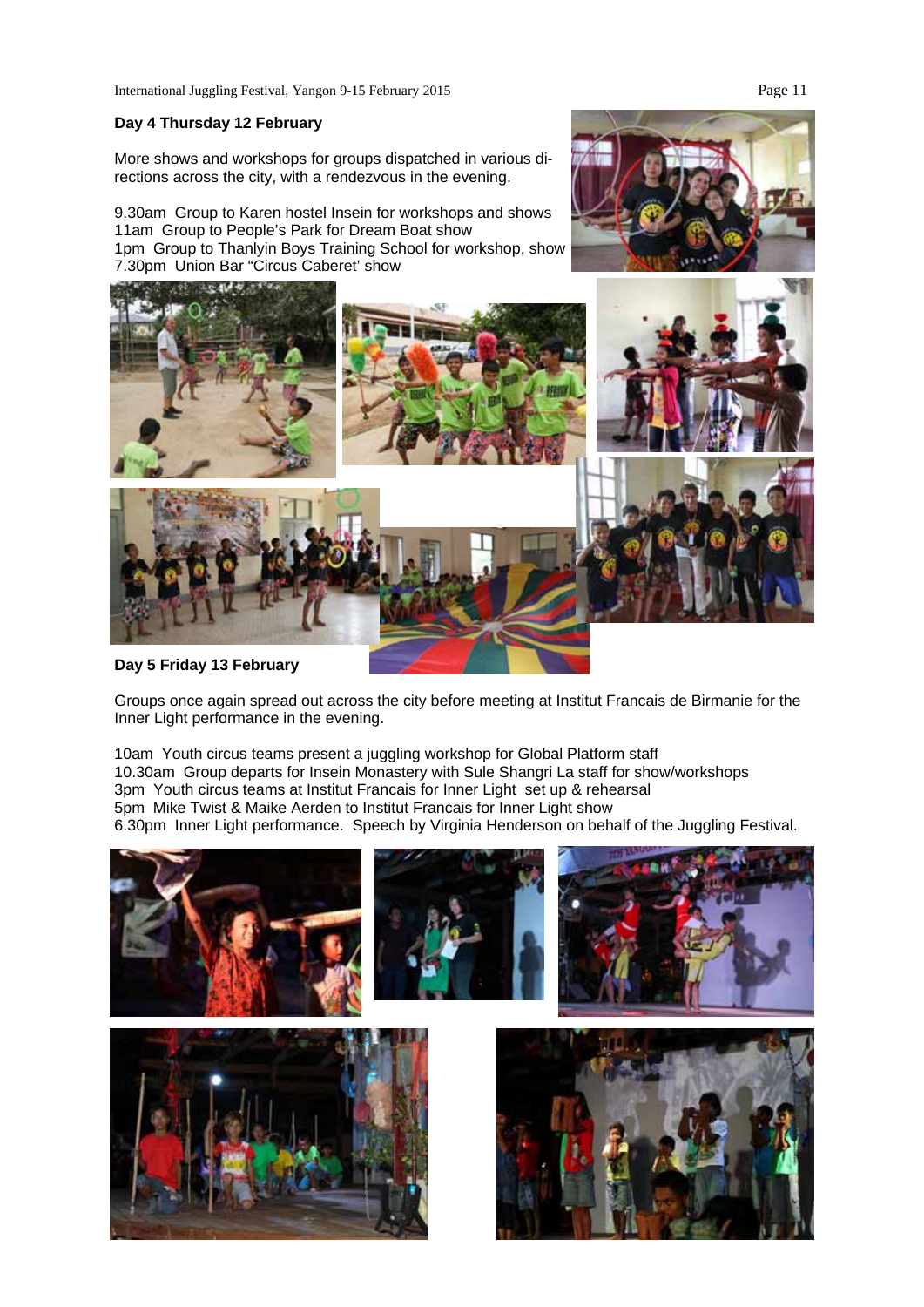#### **Day 6 Saturday 14 February**

9.30am Bollywood dance workshop with Sangeeta Isvaran 10am Shows including children's juggling show, face painting, juggling workshops, walkabout — MiMi (bubbles), Elmar (stilts), Kama, (cycling balance and juggling). 2pm Juggling Olympics 3pm De-rig Kandawgyi Park

It was an early start for Serious Fun volunteers, setting up from 7am for the Day of Fun at Kandawgyi Park, rigging banners, tables and stages. The aim was to bring the public, the children's juggling teams and festival participants together for shows, workshops and games. The juggling kids from Eden Centre for Disabled Children, the Karen hostel and Thanlyin Boys' Training School joined in the fun. The team from Scholarships for Street Kids was expected but did not come.

The location originally requested and approved by the city authorities for the Day of Fun event was Mahabandoola Park but permission was withdrawn just weeks before the festival as "security could not be guaranteed". Kandawgyi Park was a beautiful setting but the admission fee to the park (300 Kyat, approximately 30 cents) may have kept public numbers down. Park management allowed free entry for festival participants including volunteers and children's juggling teams, as well as providing a stage, sound equipment and a dressing room. City Mart provided 180 specially-packed lunch boxes and sponsor Naing Group once again installed the big screen.

The children's juggling teams met for the first time and Jules

merged them into a combined show. The kids also had a chance to play parachute games, try out Ben Zuddhist's slack rope, as well as relax and enjoy the other shows. Smile volunteers helped out, particularly with selling merchandise and translating. Pearl was a star, translating the shows on the main stage all day and then the juggling Olympics. Pen Myanmar also joined the Day of Fun, running a stage throughout the day.



ay of Fun



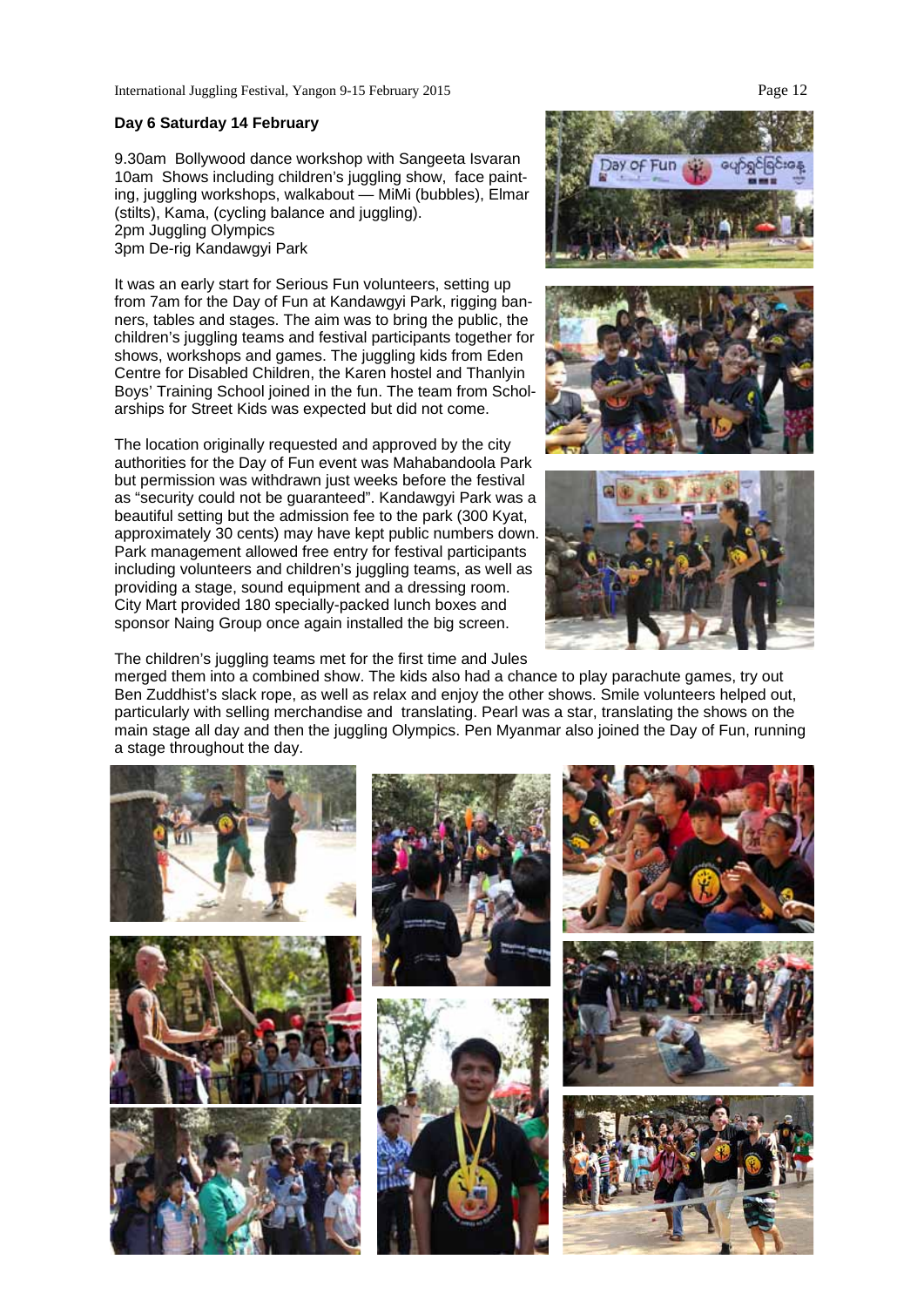International Juggling Festival, Yangon 9-15 February 2015 Page 13

#### **Day 6 Saturday 14 February continues …**

4pm Set up for Fire show, Mahabandoola Park 6.15pm Introduction by Myo Win & Jude Smith, followed by Red Nose Foundation on stage 6.30pm Fire show begins 7.15pm The Wheel band 7.30 2 one-man acts at Governors Residence 7.30pm Party at Helping Hands

The Unplugged Stage runs at Mahabandoola Park on Saturday evenings during the dry season after the park closes at 6pm. The stage faces out of the park and the audience is outside. The city authorities agreed to Serious Fun staging the fire show there with The Wheel band to follow. The Parks Department provided sound and lighting equipment. The fire show was widely promoted on the media, flyers and the festival poster. An estimated 4000 people came to watch.

**Fire Show Performers** (in order of appearance)

Red Nose Foundation, Indonesia, Mike Twist, New Zealand Andrea Russel, Spark Circus, Canada Leon & Maya, Myanmar residents Julien Ariza, Myanmar residents Ensemble—Roo Galbraith, Maike Aerden, Haggis McLeod, Jo Galbraith, Alberto Arco Miras Maarja from Kama, Estonia Edu Martinez, Spain Captain Finhead, Australia Nomadic Flame, USA Finale













**Day 7 Sunday 15 February** 

10am Jugglers at the British club 1pm Show & workshop at the Shangri La Residences 6pm Closing Function, Governors Residence